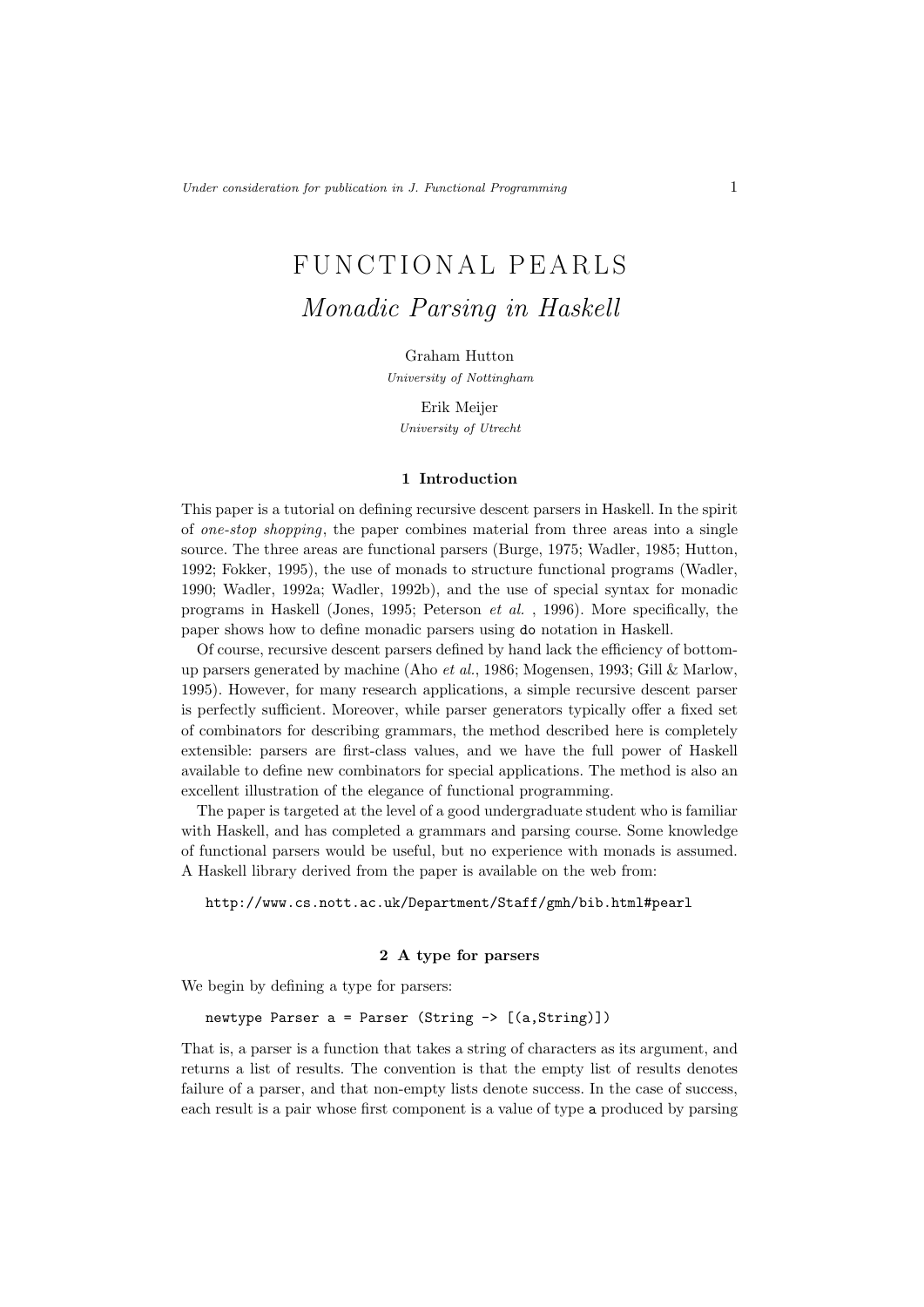and processing a prefix of the argument string, and whose second component is the unparsed suffix of the argument string. Returning a list of results allows us to build parsers for ambiguous grammars, with many results being returned if the argument string can be parsed in many different ways.

## 3 A monad of parsers

The first parser we define is item, which successfully consumes the first character if the argument string is non-empty, and fails otherwise:

```
item :: Parser Char
item = Parser (\csc -\csc \csc x)" " " - \rightarrow [](c:cs) \rightarrow [(c,cs)]
```
Next we define two combinators that reflect the monadic nature of parsers. In Haskell, the notion of a monad is captured by a built-in class definition:

```
class Monad m where
  return :: a -> m a
   (\gg)=) :: m a -> (a \to m b) -> m b
```
That is, a type constructor m is a member of the class Monad if it is equipped with return and (>>=) functions of the specified types. The type constructor Parser can be made into an instance of the Monad class as follows:

```
instance Monad Parser where
   return a = Parser (\cs \rightarrow [a, cs)])p \gg= f = Parser (\cs -> concat [parse (f a) cs' |
                                    (a, cs') \leftarrow parse p cs]
```
The parser return a succeeds without consuming any of the argument string, and returns the single value **a**. The (>>=) operator is a *sequencing* operator for parsers. Using a deconstructor function for parsers defined by parse (Parser  $p$ ) = p, the parser  $p \gg = f$  first applies the parser p to the argument string cs to give a list of results of the form  $(a, cs')$ , where a is a value and  $cs'$  is a string. For each such pair, f a is a parser which is applied to the string cs'. The result is a list of lists, which is then concatenated to give the final list of results.

The return and  $(\gg)=$ ) functions for parsers satisfy some simple laws:

```
return a \gg=f = f a
                  p \gg= return = pp \gg = (\langle a \rightarrow (f a \rangle) = g) = (p \gg = (\langle a \rightarrow f a) \rangle) \gg = g
```
In fact, these laws must hold for any monad, not just the special case of parsers. The laws assert that — modulo the fact that the right argument to  $(\gg)=$ ) involves a binding operation — return is a left and right unit for (>>=), and that (>>=) is associative. The unit laws allow some parsers to be simplified, and the associativity law allows parentheses to be eliminated in repeated sequencings.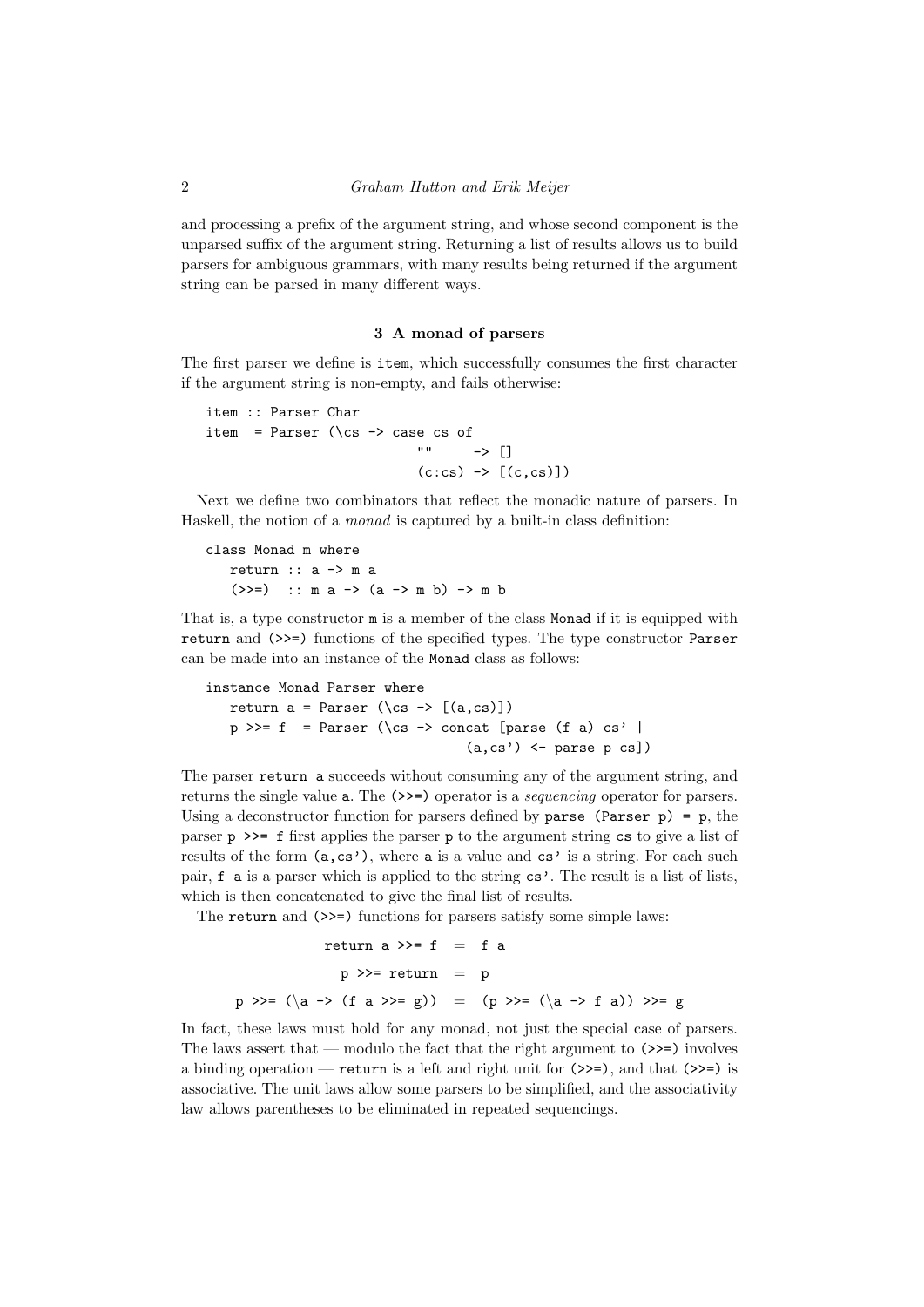### 4 The do notation

A typical parser built using (>>=) has the following structure:

 $p1 \gg = \lceil a1 - \rceil$  $p2 \gg = \{a2 - b$ ... pn >>=  $\an$ f a1 a2 ... an

Such a parser has a natural operational reading: apply parser p1 and call its result value a1; then apply parser p2 and call its result value a2; ...; then apply parser pn and call its result value an; and finally, combine all the results by applying a semantic action f. For most parsers, the semantic action will be of the form return  $(g \t a1 a2 ... an)$  for some function g, but this is not true in general. For example, it may be necessary to parse more of the argument string before a result can be returned, as is the case for the chainl1 combinator defined later on.

Haskell provides a special syntax for defining parsers of the above shape, allowing them to be expressed in the following, more appealing, form:

```
do a1 \leftarrow p1a2 < -p2...
   an \leftarrow pn
   f a1 a2 ... an
```
This notation can also be used on a single line if preferred, by making use of parentheses and semi-colons, in the following manner:

do {a1 <- p1; a2 <- p2; ...; an <- pn; f a1 a2 ... an}

In fact, the do notation in Haskell can be used with any monad, not just parsers. The subexpressions  $ai \leftarrow pi$  are called generators, since they generate values for the variables ai. In the special case when we are not interested in the values produced by a generator  $ai \leq pi$ , the generator can be abbreviated simply by  $pi$ .

Example: a parser that consumes three characters, throws away the second character, and returns the other two as a pair, can be defined as follows:

```
p :: Parser (Char,Char)
p = do \{c \leftarrow item; item; d \leftarrow item; return (c,d) \}
```
#### 5 Choice combinators

We now define two combinators that extend the monadic nature of parsers. In Haskell, the notion of a monad with a zero, and a monad with a zero and a plus are captured by two built-in class definitions:

```
class Monad m => MonadZero m where
  zero :: m a
```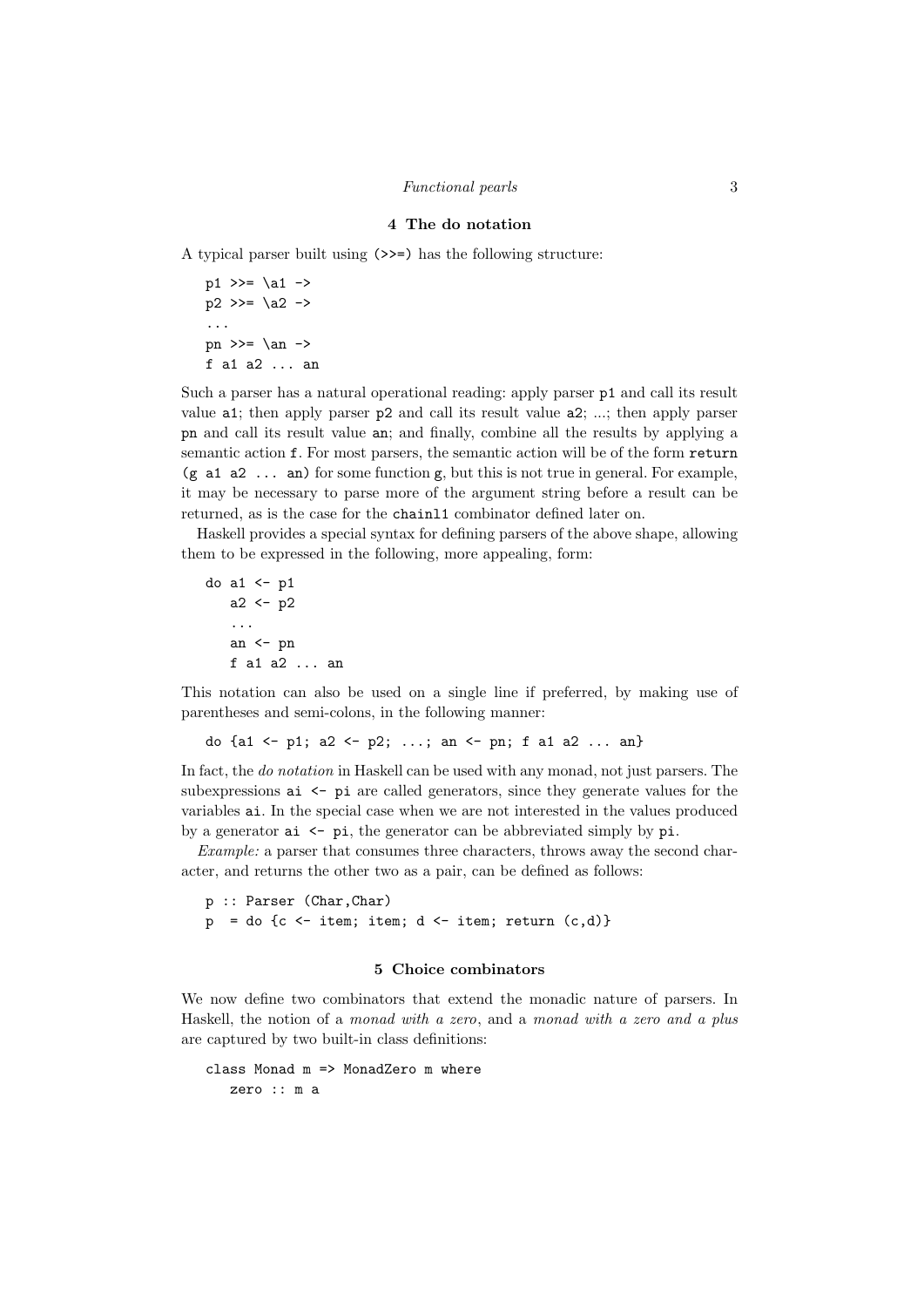```
class MonadZero m => MonadPlus m where
   (++) :: m a - m a - m a
```
That is, a type constructor m is a member of the class MonadZero if it is a member of the class Monad, and if it is also equipped with a value zero of the specified type. In a similar way, the class MonadPlus builds upon the class MonadZero by adding a (++) operation of the specified type. The type constructor Parser can be made into instances of these two classes as follows:

```
instance MonadZero Parser where
   zero = Parser (\cos \rightarrow []instance MonadPlus Parser where
  p ++ q = Parser (\cs -> parse p cs ++ parse q cs)
```
The parser zero fails for all argument strings, returning no results. The (++) operator is a (non-deterministic) *choice* operator for parsers. The parser  $p + q$  applies both parsers p and q to the argument string, and appends their list of results.

The zero and (++) operations for parsers satisfy some simple laws:

zero  $++ p = p$  $p +$  zero =  $p$  $p$  ++  $(q$  ++  $r)$  =  $(p$  ++  $q)$  ++  $r$ 

These laws must in fact hold for any monad with a zero and a plus. The laws assert that zero is a left and right unit for  $(++)$ , and that  $(+)$  is associative. For the special case of parsers, it can also be shown that — modulo the binding involved with  $(\gg)=$  - zero is the left and right zero for  $(\gg)=$ , that  $(\gg)=$  distributes through (++) on the right, and (provided we ignore the order of results returned by parsers) that  $(\gg=)$  also distributes through  $(++)$  on the left:

```
zero \gg=f = zero
         p \gg = const zero = zero
           (p + q) >>= f = (p >>= f) ++ (q >>= f)
p \gg = (\langle a \rightarrow f a + g a \rangle = (p \gg = f) + (p \gg = g)
```
The zero laws allow some parsers to be simplified, and the distribution laws allow the efficiency of some parsers to be improved.

Parsers built using (++) return many results if the argument string can be parsed in many different ways. In practice, we are normally only interested in the first result. For this reason, we define a (deterministic) choice operator (+++) that has the same behaviour as (++), except that at most one result is returned:

```
(+++) :: Parser a -> Parser a -> Parser a
p +++ q = Parser (\cs -> case parse (p ++ q) cs of
                                [] \rightarrow []
                               (x:xs) \rightarrow [x])
```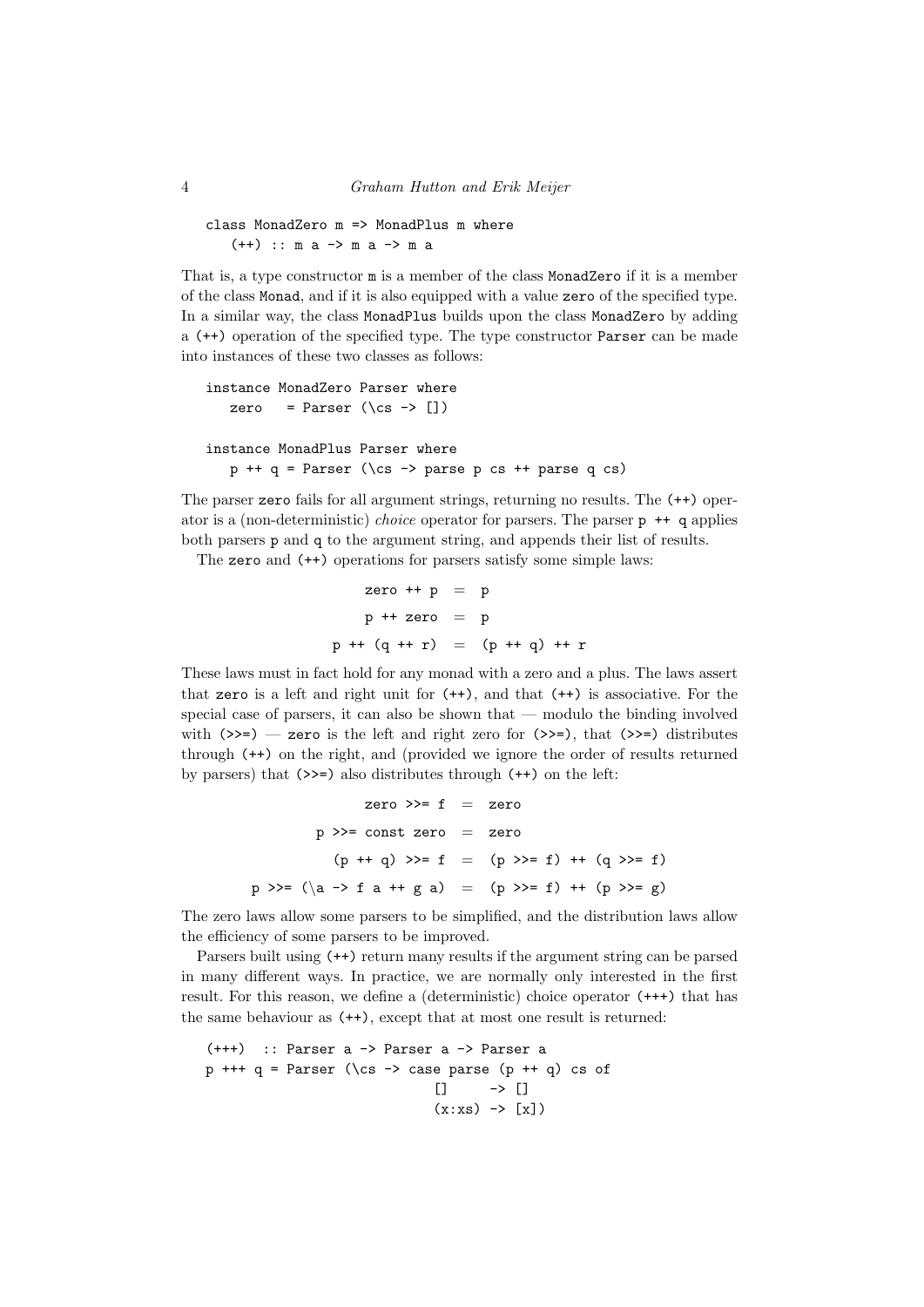#### Functional pearls 5

All the laws given above for (++) also hold for (+++). Moreover, for the case of (+++), the precondition of the left distribution law is automatically satisfied.

The item parser consumes single characters unconditionally. To allow conditional parsing, we define a combinator sat that takes a predicate, and yields a parser that consumes a single character if it satisfies the predicate, and fails otherwise:

```
sat :: (Char -> Bool) -> Parser Char
sat p = do {c <- item; if p c then return c else zero}
```
Example: a parser for specific characters can be defined as follows:

```
char :: Char -> Parser Char
char c = sat (c ==)
```
In a similar way, by supplying suitable predicates to sat, we can define parsers for digits, lower-case letters, upper-case letters, and so on.

## 6 Recursion combinators

A number of useful parser combinators can be defined recursively. Most of these combinators can in fact be defined for arbitrary monads with a zero and a plus, but for clarity they are defined below for the special case of parsers.

• Parse a specific string:

```
string :: String -> Parser String
string "" = return ""
string (c:cs) = do {char c; string cs; return (c:cs)}
```
• Parse repeated applications of a parser p; the many combinator permits zero or more applications of p, while many1 permits one or more:

```
many :: Parser a -> Parser [a]
many p = \text{many1 } p \text{ ++} return []
many1 :: Parser a -> Parser [a]
many1 p = do {a <- p; as <- many p; return (a:as)}
```
• Parse repeated applications of a parser p, separated by applications of a parser sep whose result values are thrown away:

```
sepby :: Parser a -> Parser b -> Parser [a]
p 'sepby' sep = (p 'sepby1' sep) +++ return []
sepby1 :: Parser a -> Parser b -> Parser [a]
p 'sepby1' sep = do a \leftarrow p
                   as <- many (do {sep; p})
                   return (a:as)
```
• Parse repeated applications of a parser p, separated by applications of a parser op whose result value is an operator that is assumed to associate to the left, and which is used to combine the results from the p parsers: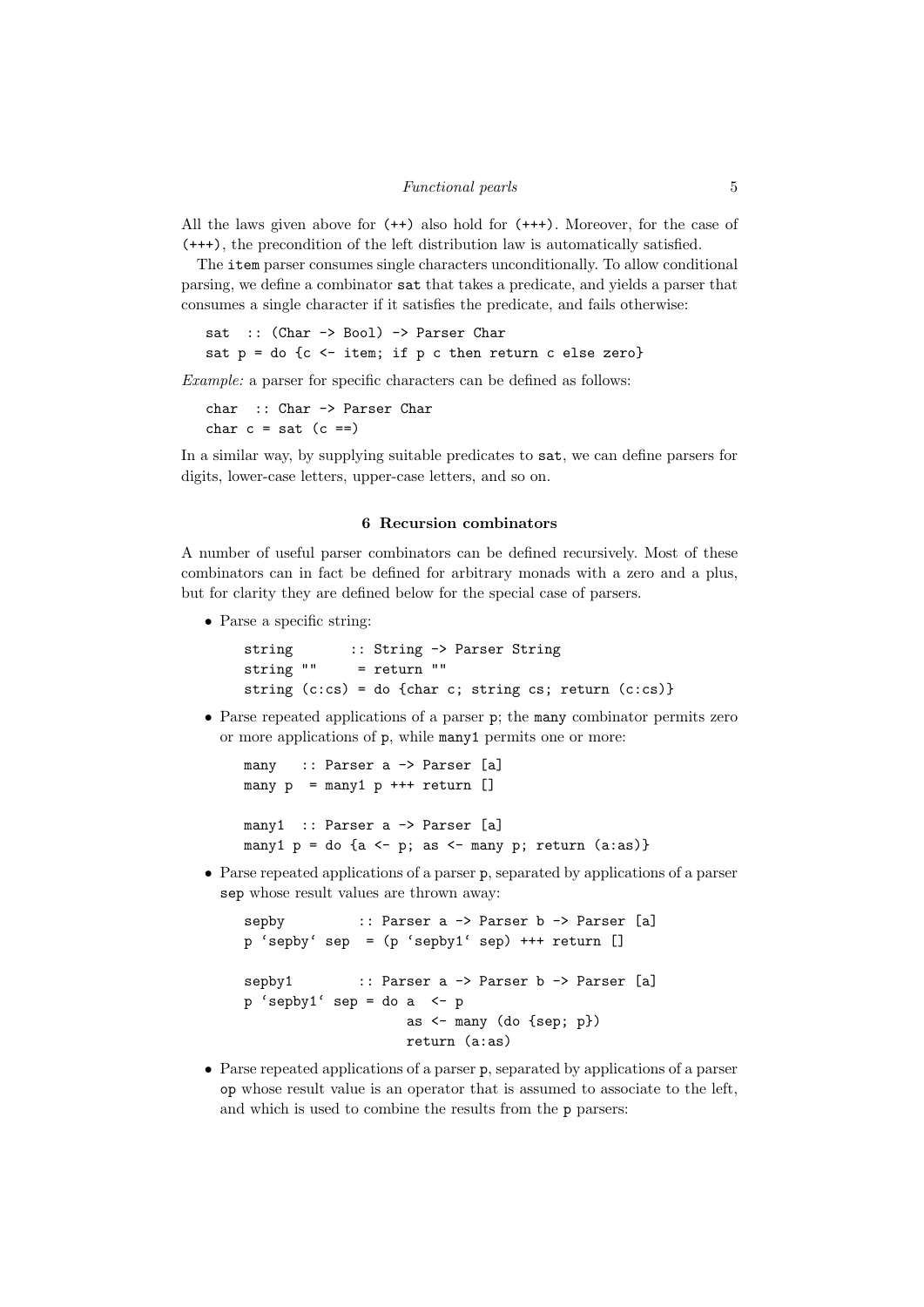```
chainl :: Parser a \rightarrow Parser (a \rightarrow a \rightarrow a) \rightarrow a \rightarrow Parser a
chainl p op a = (p 'chain11' op) +++ return achainl1 :: Parser a \rightarrow Parser (a \rightarrow a \rightarrow a) \rightarrow Parser a
p 'chainl1' op = do {a <- p; rest a}
                      where
                          rest a = (do f < - op)b \leq -prest (f a b))
                                      +++ return a
```
Combinators chainr and chainr1 that assume the parsed operators associate to the right can be defined in a similar manner.

## 7 Lexical combinators

Traditionally, parsing is usually preceded by a lexical phase that transforms the argument string into a sequence of tokens. However, the lexical phase can be avoided by defining suitable combinators. In this section we define combinators to handle the use of space between tokens in the argument string. Combinators to handle other lexical issues such as comments and keywords can easily be defined too.

• Parse a string of spaces, tabs, and newlines:

```
space :: Parser String
space = many (sat isSpace)
```
• Parse a token using a parser p, throwing away any *trailing* space:

token :: Parser a -> Parser a token  $p = do$  {a  $\leftarrow$  p; space; return a}

• Parse a symbolic token:

symb :: String -> Parser String symb cs = token (string cs)

• Apply a parser p, throwing away any leading space:

apply :: Parser a  $\rightarrow$  String  $\rightarrow$  [(a, String)] apply  $p = parse$  (do {space;  $p$ })

#### 8 Example

We illustrate the combinators defined in this article with a simple example. Consider the standard grammar for arithmetic expressions built up from single digits using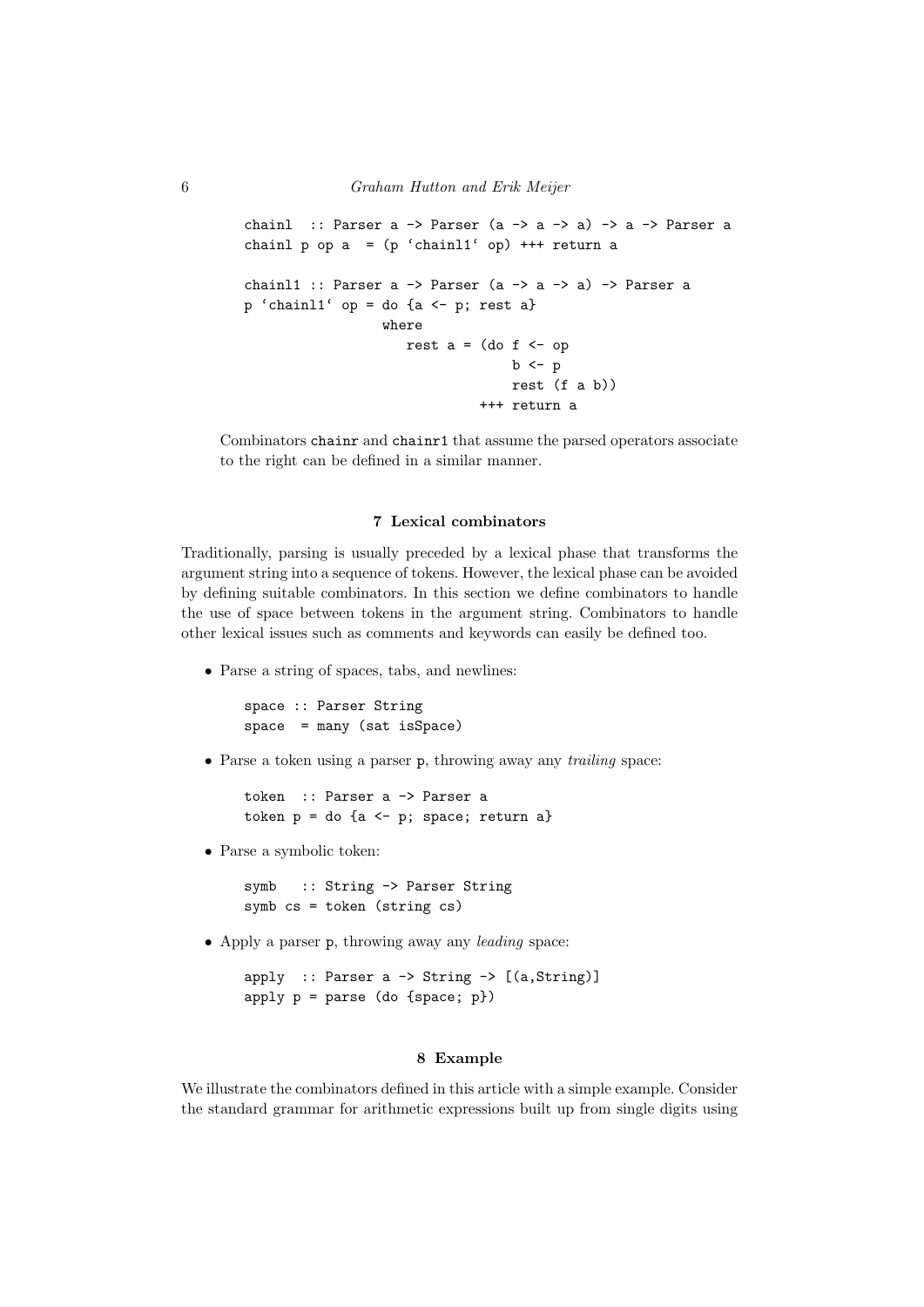## Functional pearls 7

the operators  $+, \neg, *$  and /, together with parentheses (Aho *et al.*, 1986):

 $expr ::= expr addop term \mid term$  $term$  ::=  $term$  mulop factor | factor  $factor$  ::= digit  $\vert$  (expr)  $digit$  ::= 0 | 1 | ... | 9  $addop \quad ::= \quad + \mid$  $mulop ::= * | /$ 

Using the chainl1 combinator to implement the left-recursive production rules for expr and term, this grammar can be directly translated into a Haskell program that parses expressions and evaluates them to their integer value:

```
expr :: Parser Int
addop :: Parser (Int -> Int -> Int)
mulop :: Parser (Int -> Int -> Int)
expr = term 'chainl1' addop
term = factor 'chainl1' mulop
factor = digit +++ do {symb "("; n <- expr; symb ")"; return n}
digit = do {x <- token (sat isDigit); return (ord x - ord '0')}
addop = do {symb "+"; return (+)} +++ do {symb "-"; return (-)}
mulop = do {symb "*"; return (*)} +++ do {symb "/"; return div)}
```
For example, evaluating apply expr "  $1 - 2 \times 3 + 4$  " gives the singleton list of results [(-1,"")], which is the desired behaviour.

#### 9 Acknowledgements

Thanks for due to Luc Duponcheel, Benedict Gaster, Mark P. Jones, Colin Taylor, and Philip Wadler for their useful comments on the many drafts of this article.